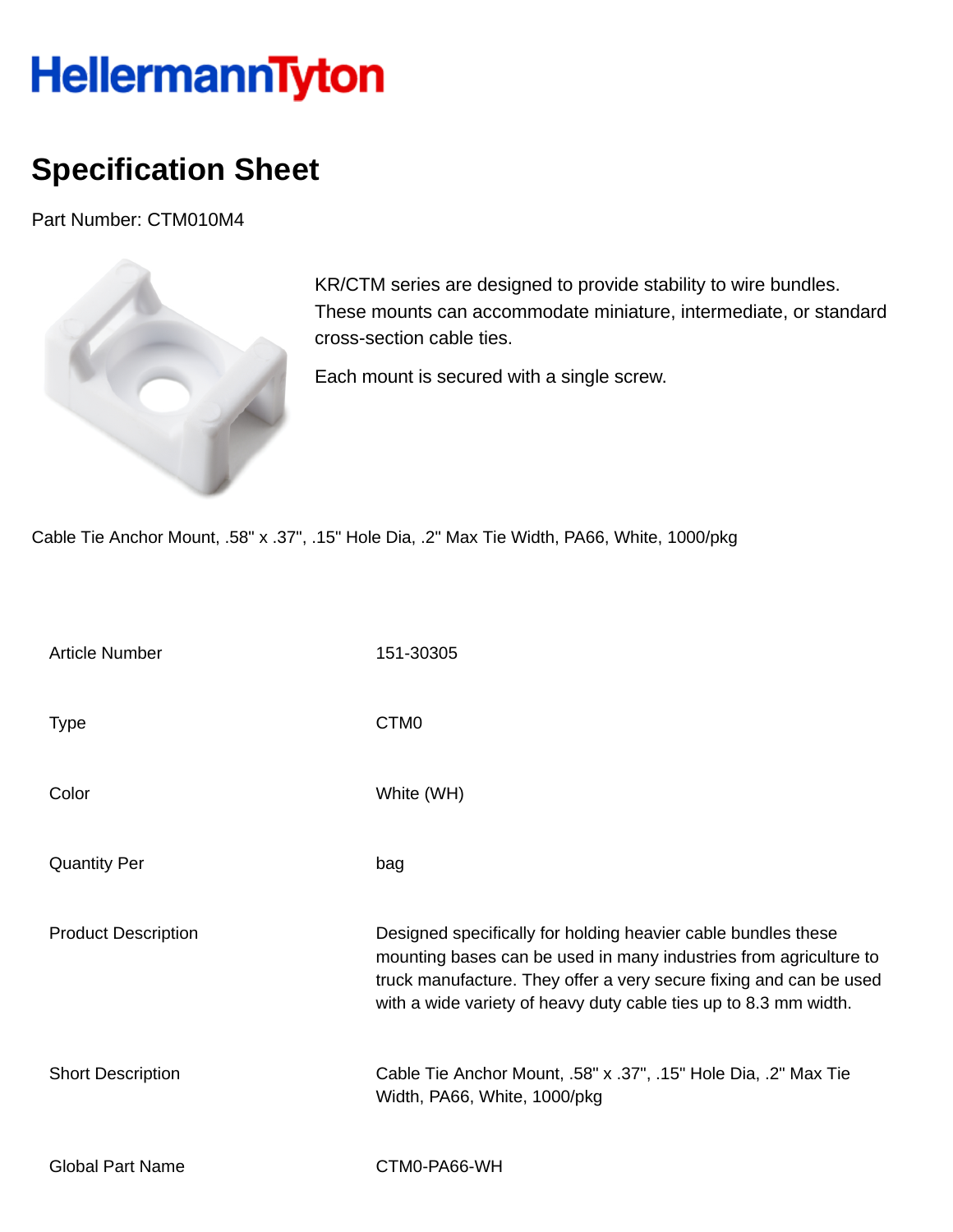| Length L (Imperial)                   | 0.58                            |
|---------------------------------------|---------------------------------|
| Length L (Metric)                     | 14.7                            |
| <b>Fixation Method</b>                | <b>Screw Mounting and Rivet</b> |
| Width W (Imperial)                    | 0.37                            |
| Width W (Metric)                      | 9.4                             |
| <b>Cable Ties</b>                     | T18 - T50                       |
| Height H (Imperial)                   | 0.27                            |
| Height H (Metric)                     | 6.9                             |
| Cable Tie Width Max (Imperial)        | 0.2                             |
| Cable Tie Width Max (Metric)          | 5.0                             |
| Mounting Hole Diameter D (Imperial)   | 0.15                            |
| Mounting Hole Diameter D (Metric)     | 3.8 mm                          |
| Mounting Hole Diameter D Max (Metric) | 3.8                             |